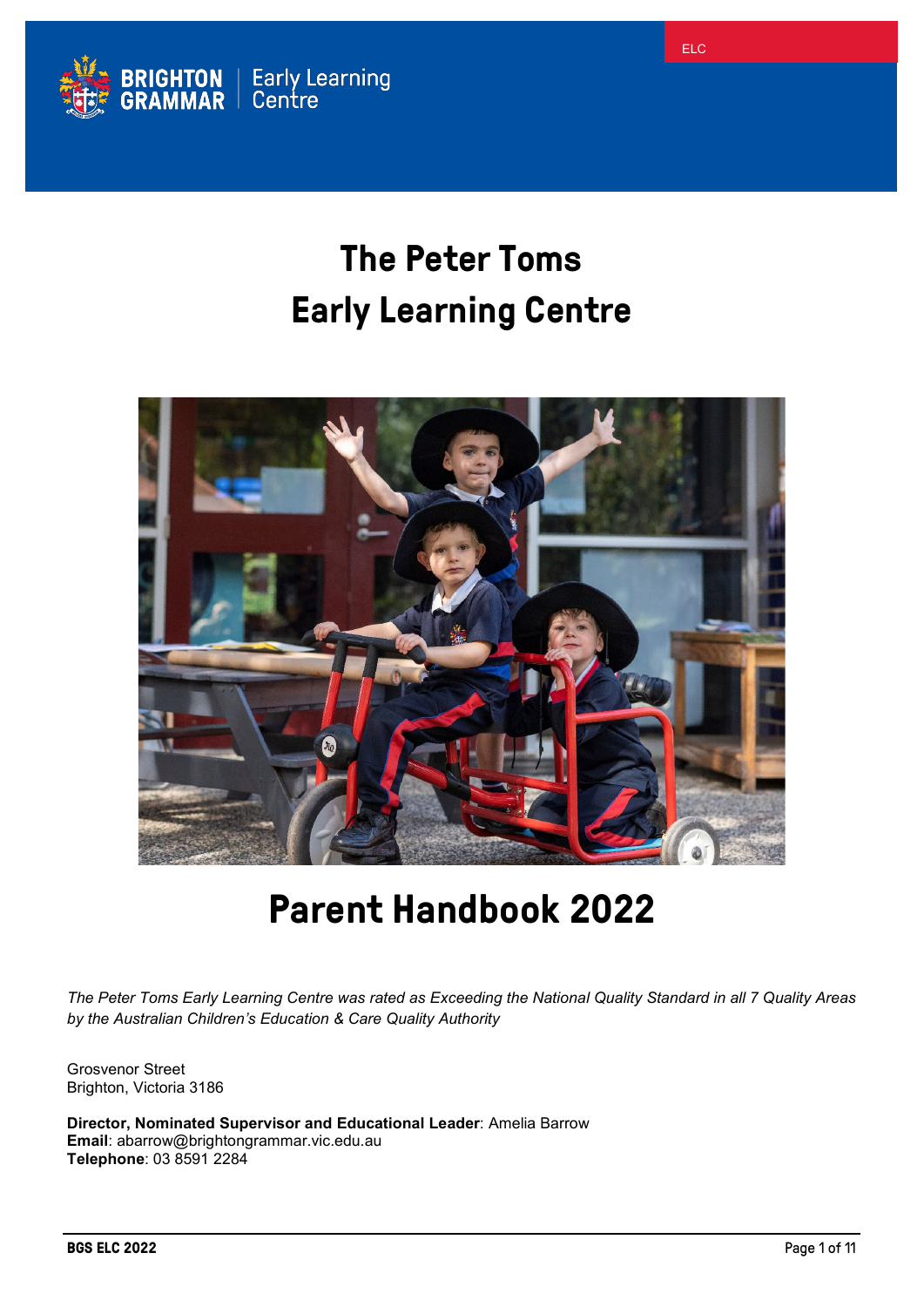

At Brighton Grammar School, we celebrate boys - their effort, independence, passion and achievements. With a history of 140 years devoted to teaching boys, we are well equipped to meet the developmental needs of boys at every stage of their education. We particularly understand that boys learn differently from girls and require a carefully structured context to optimise the learning experience.

## **The Peter Toms Early Learning Centre**

In the ELC, we know that the early years are vital in a boy's development. Our integrated 'play-centred' program provides each boy with time and opportunities to question, predict, explore, discover and imagine. We aim to provide a program that supports and acknowledges the many different cultural backgrounds and experiences of our families. We acknowledge the importance of enhancing the self-esteem, self-confidence and self-worth of each boy.

Our excellent staff and facilities, combined with fun and exciting programs, provide a warm and nurturing learning environment and an excellent foundation, to ensure a smooth transition into primary schooling.

The ELC programs cater for young boys between the ages of three and five. We offer full day programs, five days a week, for both three and four year olds, and part-time programs of three days a week for three year olds. Our emphasis is on learning through play. We place great emphasis on facilitating learning experiences that allow hands-on exploration for the young learner.

# **Our ELC Vision**

To provide a learning community that is passionate, inspiring and supportive for boys in their early years.

## **Confidential Emergency Information**

Information collected by BGS ELC will only include that which is essential to the safety and effective care of the children.

The following information is collected upon enrolment of your son:

- Emergency Information and Contacts
- Background information
- **Student Personal Information form**
- Immunisation records
- Medical Requirements and Action Plans
- Custodial/access information

It is the parent's responsibility to inform staff of any changes to this personal information for files to be updated.

## **Enrolment Requirement**

ELC3 boys must turn three years old by 30 April of their year of enrolment. They may commence in the centre on or after their third birthday. ELC4 boys must turn four years old by 30 April of their year of enrolment.

## **Priority of offer**

Siblings of children currently enrolled at BGS, sons of Old Boys and siblings of Firbank Grammar School students will be given preference on enrolment if possible.

## **Commencement – Optional Transition Program**

On commencement into both the ELC3 and ELC4 year groups, we can offer a staggered intake for the first two weeks. This will provide the boys with the opportunity to establish themselves within the new environment and become acquainted with their teachers and peers. For our 48 week Long Day Care boys, we begin the year with a holiday program before the school year begins. This provides the boys with a more relaxed program to ease them into the ELC environment.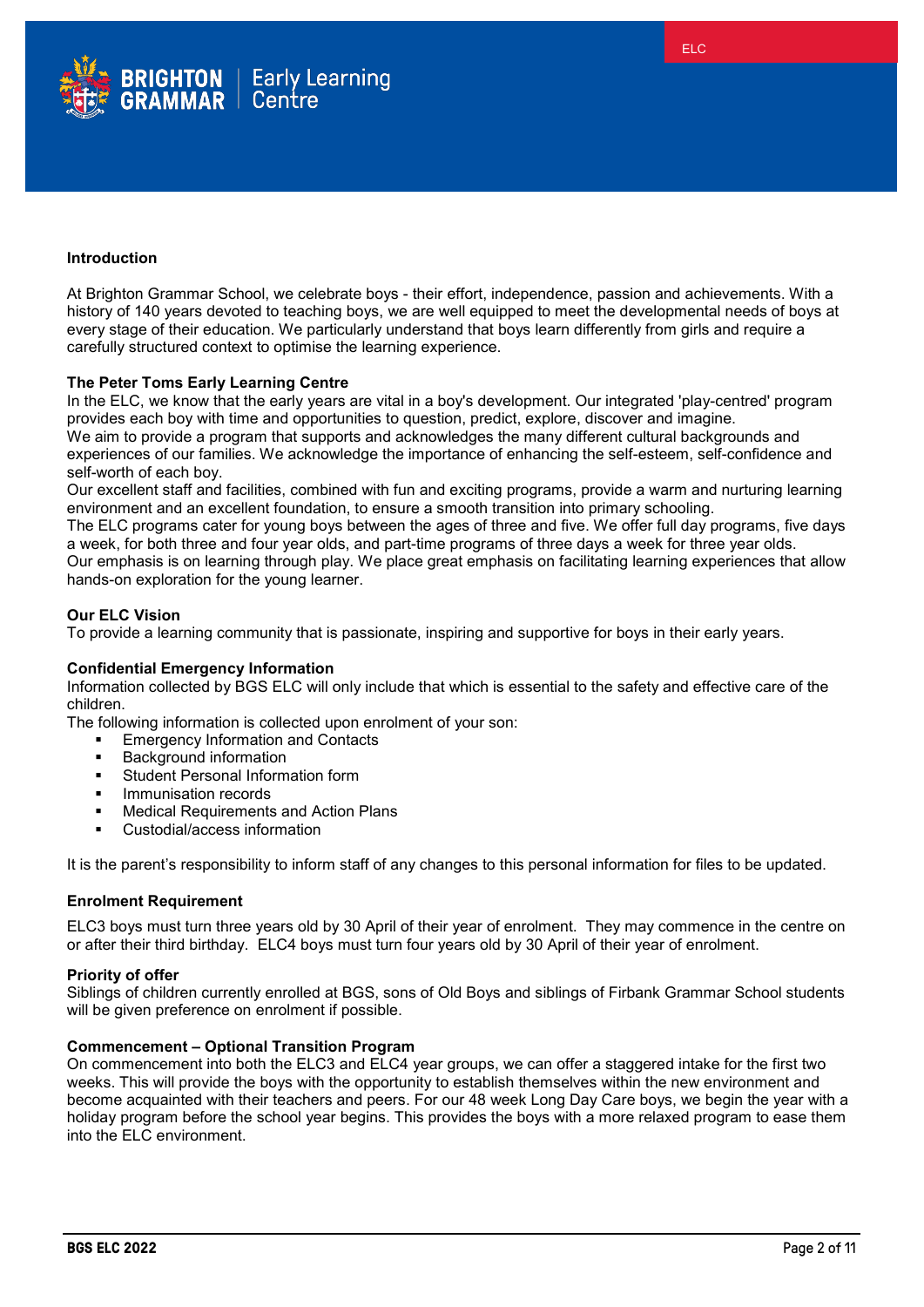

## **Operating hours**

The Peter Toms Early Learning Centre offers Long Day Care for 48 weeks, and Long Day Care for 38 weeks which the boys can access care from 7.30am – 6.00pm. Our Program Only enrolment is based on the Brighton Grammar School term dates as follows for 2022:

Term 1: 31 January – 8 April

- Term 2: 26 April  $-$  24 June
- Term 3: 20 July 16 September
- Term 4: 4 October 8 December

### **E-mail**

All Early Learning Centre staff members can be contacted directly by parents by email. You may wish to contact Director Amelia Barrow via email at: [abarrow@brightongrammar.vic.edu.au](mailto:abarrow@brightongrammar.vic.edu.au)

#### **Delivery and Collection of Children**

The Early Learning Centre's doors open at 7.30am. Parents/Guardians must sign their boy in and out daily using the Qikkids system. Boys will only be allowed to leave the centre with their parents unless written permission is given for another person to collect them which is documented in their Confidential Emergency Information Form. In an emergency, a phone call from parents will be accepted, but written permission must be given ASAP.

#### **Programming**

All early childhood educators are actively involved in the planning process. Plans are implemented each fortnight and are reflected upon through the Fortnightly Reflective Journal. Planning is undertaken in accordance with the DEECD Regulations and incorporates the Early Years Learning & Development Framework.

## **Our program is play-based**

A play-based program does not mean that the boys just do what they like all day. In a play-based program, there will be times when the boys come together as a group, listen when others are talking, follow the rules of group living and begin to take responsibility for their actions and their environment. Children are offered choices that reflect their developmental stage. The choices are determined by adults and are provided within limits of safety and within the group setting.

In practical terms, a play-based program gives emphasis to encouraging children to express their own ideas in play, to represent their world to understand it better. In the process of representation, as they play with others, children's language and social abilities are fostered. They are encouraged to think flexibly and creatively as they seek solutions to problems and conflicts; they share their understandings with others and explore and experience the content associated with all the learning areas.

## **Why is play important?**

Play is how children learn. They learn most effectively when they are relaxed and having fun. Children's learning becomes meaningful when they are free to learn at their own rate and in their own way. It has previously been thought that teaching children earlier is better; that teacher-directed work is the most efficient way for children to learn and play has little value. Research shows us that a work-oriented, rigid approach to learning is not likely to help children develop a love of learning or provide the skills and attitude they need to be lifelong learners. Tension and anxiety can inhibit learning.

#### **What are the benefits of play?**

- Play enables children to develop all their skills, and as children develop so does their play.
- Play provides opportunities to improve small and large muscle skills and maintain physical health.
- Play helps to develop imagination and creativity, provides a context in which to practise social skills, acts as an outlet for emotional expression and provides opportunities to understand value systems.

● Play ensures that the child has opportunities, resources and time for play appropriate to each child's stage of development.

● Long periods of uninterrupted play build children's concentration and the inner motivation to take responsibility for their own learning. A positive sense of self is the most powerful tool for all learning.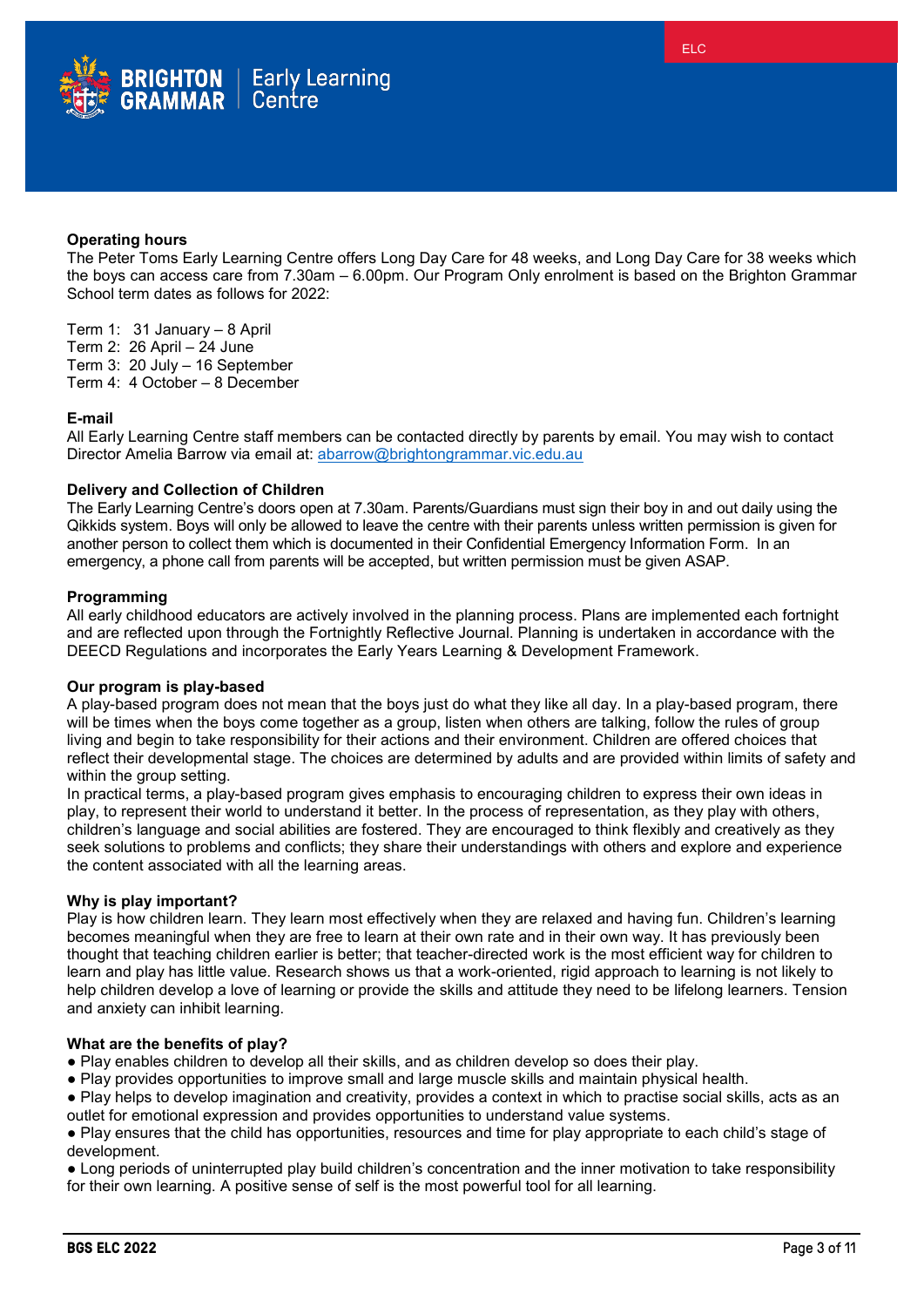

## **Programming Procedures - Observations**

Staff members will undertake observations of all children in their care and document these in the provided format. Observations are objective and cover all areas of development to assess a child's developmental level. Forms of observations will include –

- developmental checklists/learning stories
- anecdotal records/running records
- comments/feedback and conversations with parents
- group observations/photos

Observations on children are kept strictly confidential (see privacy policy) and remain the property of the ELC. They will all be placed into their portfolios which can be taken home by parents on request.

## **Child Portfolios**

Child portfolios are a record of your son's learning throughout his year. It is a purposeful collection of his work that tells the story of his efforts, progress, and achievements in all developmental areas. It includes work samples, records of various forms of observations of what and how he has gone about his learning, how he thinks, questions and creates, and how he interacts intellectually, emotionally and socially with others. Portfolios enable children to participate in assessing their own work, keep track of development and provide a basis for evaluating the quality of individual growth and development. The use of a portfolio ensures that classroom practice and policies meet the wide range of each child's developmental needs.

### **Individual Planning**

Based on observations, staff will devise long and short-term Learning Intentions and Success Criteria for each boy that will assist in his overall development. These goals will be shared with parents at Termly Parent Teacher Discussions. Experiences are then chosen that will enable the child to achieve the stated goals.

## **Group Planning**

The group developmental program/plan incorporates children's individual planning as well as the developmental needs and interests of the group as a whole. The group plan will also take into consideration the following aspects:

- Emphasis on learning as an interactive process between materials, people and the environment
- Provide a balance of experiences indoor/outdoor, quiet/active, individual/small group, child-initiated/adult initiated, spontaneous/planned
- Allow children choice in experiences to participate
- Allow flexibility within the program to extend children's interests and play
- Provide and facilitate the incorporation of children with additional needs
- Reflect and represent cultural/religious/linguistic diversity
- Include greater gender equity

#### **Outdoor Programs**

The outdoor area is another equally important learning environment and experiences for this area need to be planned and implemented accordingly. Outdoor experiences will be planned to allow:

- Development of all areas
- Learning about outdoor environments through the provision of experiences that stimulate curiosity and avenues for experimentation
- Freedom of movement that is not possible indoors
- Active and passive areas which extend from the indoor environment and experiences
- Flexibility to accommodate changes in routines

During outdoor experiences, staff will ensure children are adequately sheltered from the weather and dressed appropriately. They will also ensure children are outside at the most appropriate times in respect to climate and seasonal changes and in accordance with the BGS ELC SunSmart policy.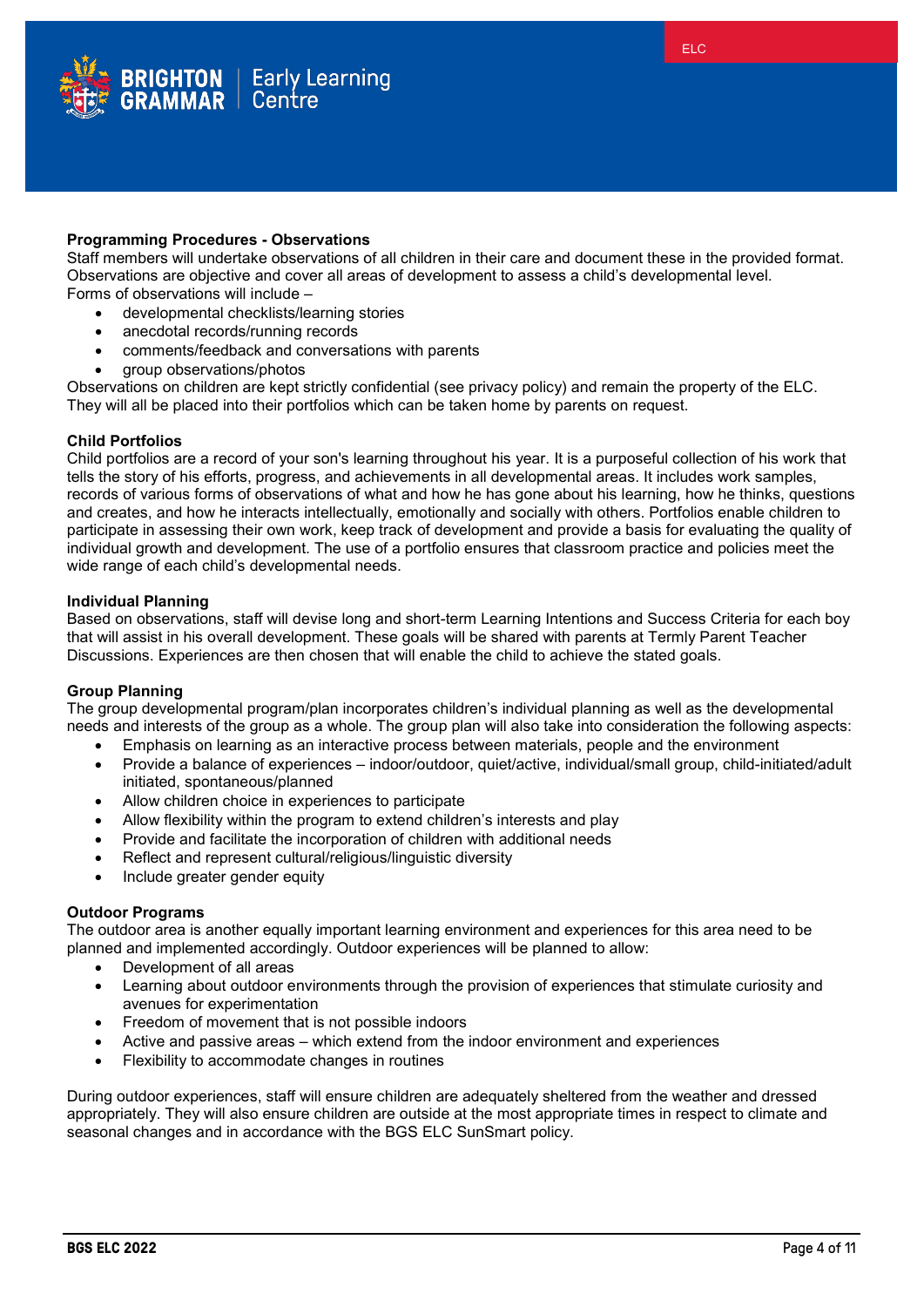

## **Program Evaluation**

Individual child evaluations will take place in the allocated planning sessions. Group plans will be evaluated by staff on a daily/weekly basis and will be displayed in the reflection journal. As we are incorporating an emergent curriculum, modifications and extensions can be made at any time during the fortnightly plan. The effectiveness of the programs will be continually evaluated on the following criteria:

- achievement of goals individual and group
- suitability of resources
- desired outcomes
- review of goals
- recording and evaluation of all experiences
- children's responses to experiences
- adults' responses to experiences
- parent feedback

The planning process is a continual cycle and is a combined effort of staff, children and parents.

## **Specialist Classes**

As part of our learning experiences, we offer the boys Specialist classes in Health & Wellbeing, Creative Arts, Performing Arts, Library/Literacy, Cooking, and a Cross-Age Buddy activity time. These classes provide new and exciting experiences for the boys and an opportunity for lots of fun and adventures.

#### **Behaviour and guidance**

The aim of the ELC is to maintain an environment that encourages children to be cooperative, fosters self -esteem and develops a child's ability to interact with others. Each group within ELC has Group Behaviour guidelines for indoor and outdoor. These are drawn up in consultation with parents and provide age/developmentally appropriate limits for the group. The guidelines are monitored and evaluated regularly to ensure they remain appropriate.

## **The establishment and observance of group behaviour will:**

- Encourage cooperation.
- Encourage a child to accept responsibility for their actions.
- Assist the child to understand and appreciate the rights, feelings and needs of others.
- Help to develop respect for others.
- Help the child to learn the rules and limits of the group in which they live so they can enjoy interaction in their peer group.
- Support the child in developing positive and secure relationships with adults.

## **To meet these objectives, staff will encourage appropriate behaviour by avoiding conflict (distracting from a situation or giving another toy to play with) and encouraging the child to:**

- Accept responsibility for, and the consequences of, their actions.
- Understand and appreciate the rights, feelings and needs of others.
- Develop respect for others.
- Understand limits that are based on safety and concern for others.
- Learn rules and limits of the group in which they live so to enjoy interaction in the peer group.
- Develop positive secure relationships with adults.

The Children's Services Regulations states that no child may be subjected to any form of corporal punishment, immobilisation or any other humiliating or frightening techniques. All behaviour management techniques need to be discussed and developed in conjunction with parents. If the behaviour continues to be unacceptable, this should be discussed with the Director and parents to seek additional help and support from another service.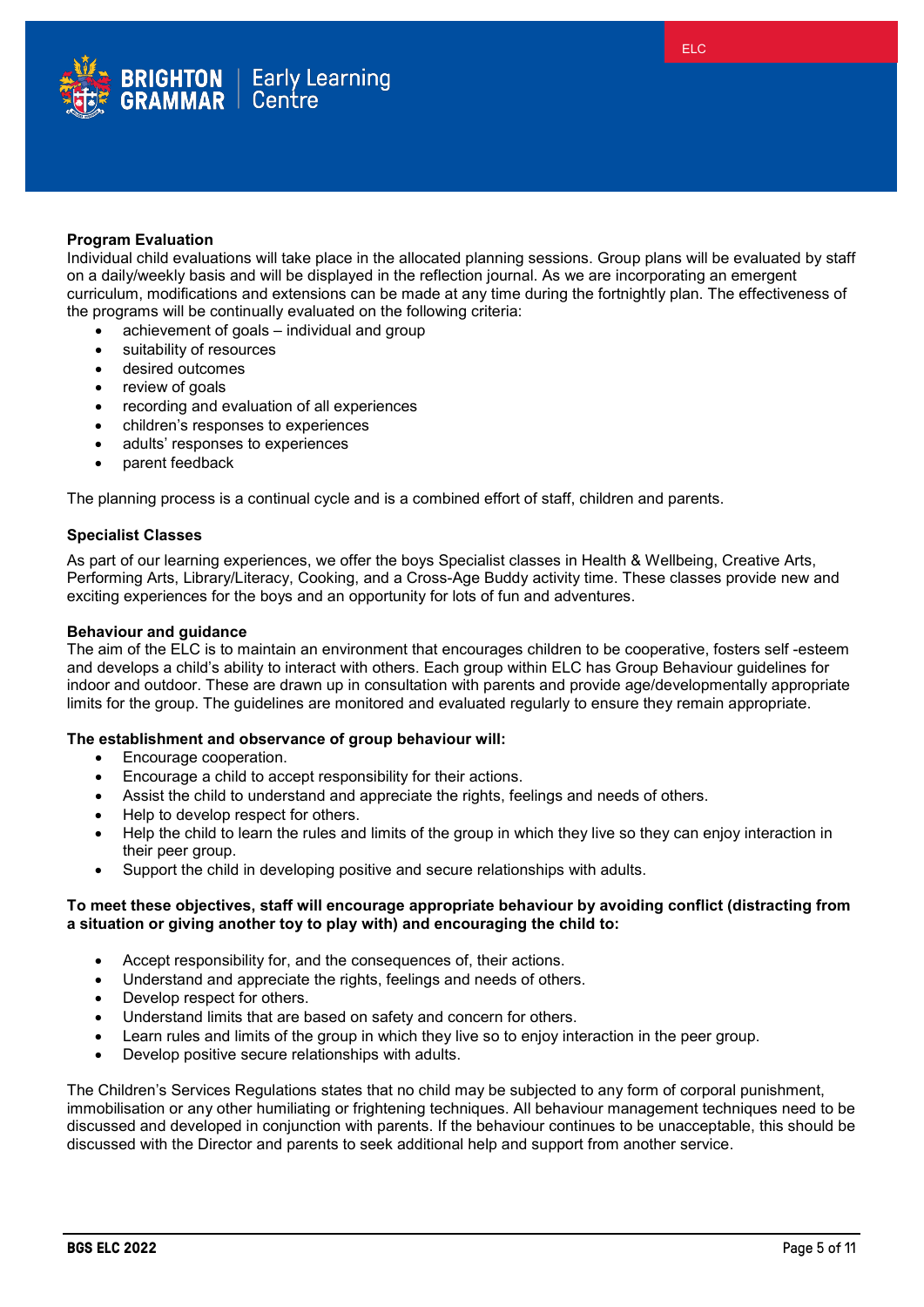

Routines are an integral part of daily programs and provide boys with a secure structure in which to learn. When formulating routines, consideration will be given to the child's developmental age/stage, and the needs of the child.

#### **Rest time**

This is a required component in our daily program which provides each boy with the opportunity to learn relaxation techniques that transform stress into vitality. It is not essential that your son goes to sleep, and they can bring a soft cuddly toy for rest time. Please note that colouring books, electronic devices etc are not allowed as they can be quite disruptive. If you do not wish for your son to rest, he can be picked up after lunch at 1.00pm.

#### **Allocation of a locker**

All boys are allocated their own locker outside their classroom for the year. These are to store your son's school bag, morning tea and lunch boxes. Please note that artwork and parent information will be placed in your son's locker. We ask that these be cleared every day.

#### **Toilet training and Spare Clothes**

We encourage boys to be toilet trained upon entrance to the ELC. We understand they may have 'accidents' throughout the year, therefore we require a spare full set of your son's uniform in his school bag for accidents and experimental play. With our exciting program, sometimes it is impossible to stay clean and dry.

#### **Home toys and trinkets**

Toys and trinkets brought to the ELC from home can be broken or lost, so ideally these should be left at home. As mentioned previously, a special toy can be brought for rest time comfort. It should be noted that war toys such as guns are forbidden in the ELC. Interesting items such as flowers, books, shells, insects and the like are welcome.

#### **Food**

Eating times are seen as relaxed and happy occasions and staff are encouraged to sit and eat with the boys. Boys are encouraged but never forced to eat any part of their meal, and uneaten food will be sent home so parents can see what was eaten. Parents/guardians are asked to identify any food allergies or religious requirements in regard to our cooking program and celebratory occasions. Our Long Day Care boys are offered breakfast between 7.30am – 8.00am, and also provided afternoon tea between 3.30pm – 4.30pm.

Due to the Department of Education and Early Childhood National Regulation 77 Health, Hygiene and safe food practices, we are now required to store all food items such as dairy products, cold or processed meat and items at risk of food poisoning in the refrigerator. These items are in the 'danger zone' of food poisoning after four hours from being removed from the refrigerator at your home. This relates to your son's lunch transferred from home, not morning tea. If your son has a hot lunch in a thermos, we cannot be responsible for the food being served at a safe temperature of 60 degrees and above.

The following process has been implemented:

- Each day place all items for refrigeration in a brown paper bag (the ELC will supply) and label it with your son's name
- Place the labelled bag in the Blue Cooler Bag outside your son's classroom
- At 9.15am, the Cooler Bags will be placed in the ELC refrigerator
- At lunchtime. the Cooler Bags will be collected and your son's lunch will be distributed

Please note that if you do not place your son's lunch in the Cooler bags we will not be responsible for food poisoning. We recommend ice packs and cooling devices in your son's lunch boxes as an alternative.

#### **The Peter Toms Early Learning Centre encourages a NUT AND SESAME FREE ZONE**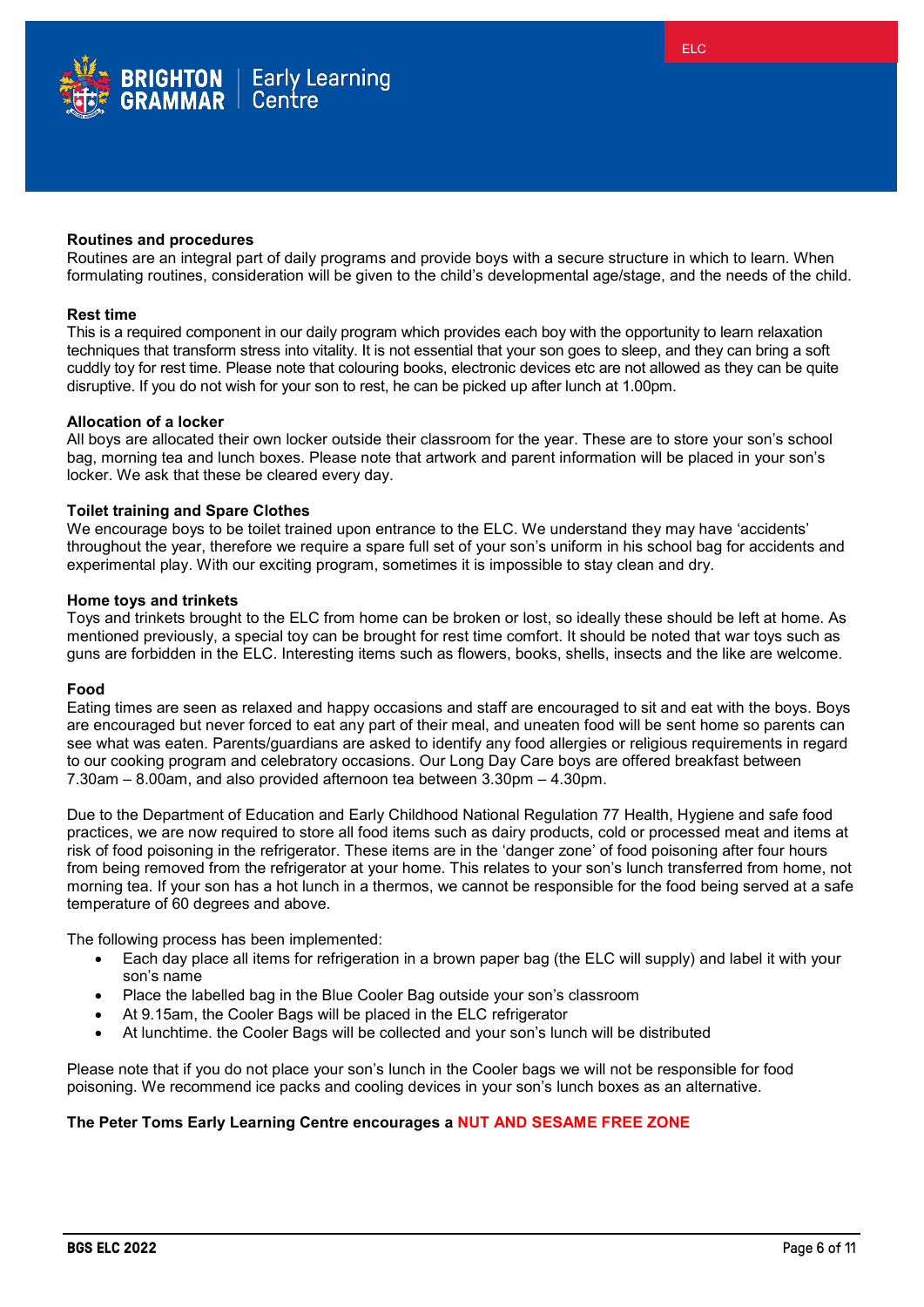

# **Birthdays**

Birthdays are a very exciting time for children, and the staff enjoy sharing these events with the boys. Due to our nut-free policy, we require that cupcakes or other cakes **do not** contain traces of nuts or sesame seed products. If your son is allergic to nuts, dairy or any other food allergy, we suggest you might like to bring along a 'treat' to be given to your son if he cannot eat the food provided.

## **Parent/Guardian involvement**

The ELC recognises the time limits of parents and guardians but we do encourage a partnership between yourself and the staff members caring for your child. Your involvement in your child's life at the ELC creates wonderful benefits for you, your son and the Centre. Parents/guardians are most welcome to participate in parent activities, but please note you will require a current Working with Children Check – volunteer basis. Please let your son's teacher know if you are interested in participating in an activity.

Every year, the ELC hosts exciting events in which we invite you to join your son. These dates will be given to you at the beginning of each term. Other opportunities for involvement include assisting with excursions, attending parent meetings and information evenings, and becoming involved in the JPG events.

We also ask for continual feedback on your and your son's experience, in writing or verbally. We will email policy updates, procedural changes, health alerts, DEECD parent information and QIP progress to you and ask for your feedback.

At the beginning of the year, staff will host a Parent information evening and discuss ways in which you can be involved in your son's learning.

#### **Parent / Teacher communication**

We strongly encourage you to make an appointment with the teacher, if there are any concerns or matters to discuss regarding your son. We are always happy to chat, but please understand that **drop off and pick up times do not provide you with a professional and confidential environment**, therefore a private appointment would better suit your needs. Parent/Teacher Discussions will be scheduled for each term to discuss your son's development and set his learning goals across each developmental area.

## **The Transition Learning and Development Statement**

A child's Transition Learning and Development Statement summarises their strengths, identifies their individual approaches to learning alongside their interests and indicates how they can be supported to continue on their learning journey. This document has been developed by the Department of Education & Early Childhood Development for children entering Prep. The information in the Statement helps future teachers get to know the children entering their classes and plan appropriate learning and teaching programs. It provides an opportunity for children, their families and all the professionals who work with them to support a child's transition to Prep. These Statements are written at the beginning of Term 4 and will be discussed in Parent/Teacher Discussions before being handed to your son's teacher for the next year.

#### **BGS App**

The BGS app is the School's primary parent communication tool for day-to-day operational matters, so it is essential that all parents [download the app.](https://www.brightongrammar.vic.edu.au/current-parents/bgs-app/) With the BGS app, you can access the latest eNews, school notices, parent portal, calendars, music and sport information relevant to your son(s), on your mobile phone or tablet, using a single sign-on.

The [Brighton Grammar School website](http://www.brightongrammar.vic.edu.au/) also contains important information, dates and events and policy and procedures documents.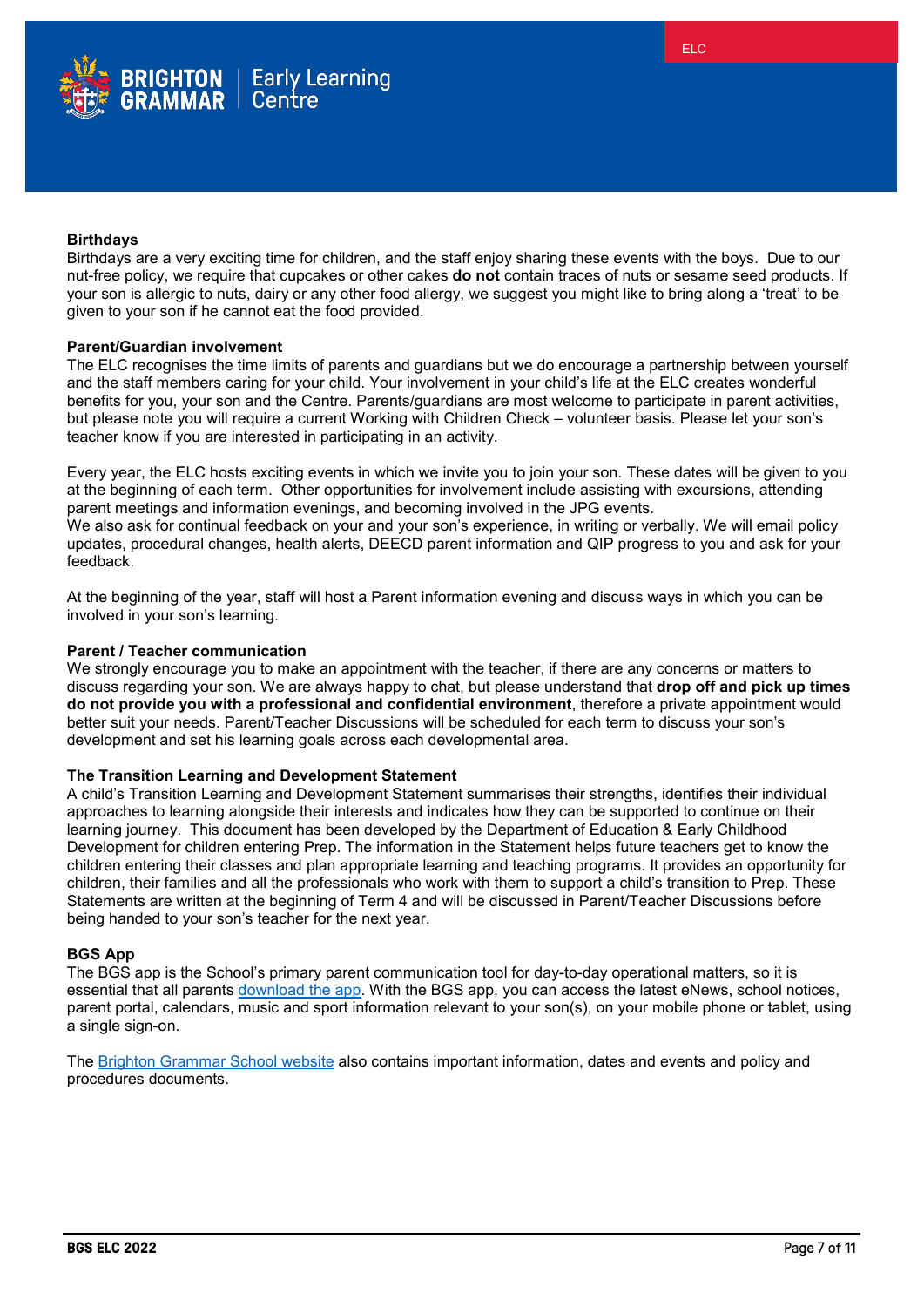

# **Staffing**

## **Director, Nominated Supervisor and Educational Leader Amelia Barrow**

Masters of Education (Melb Uni), Bachelor of Early Childhood Studies (Melb Uni), Post Grad Diploma in Impairments & Disabilities (Melb Uni).

# **Classroom Teachers Assistant Teachers**

**Liz Dendrinos**<br> **Pare Gonzalez**<br> **Pachelor of Early Childhood Studies**<br> **Pare Gonzalez**<br> **Pare Gonzalez** Bachelor of Early Childhood Studies **Cecilia Chen Lauren Trainor** Masters in Early Childhood Studies **Diploma of Community**<br> **Ebony Geilings** Community Community Community Community Community Community Community Community Community Community **Ebony Geilings**<br> **Ebony Geilings**<br> **Eachelor of Early Childhood Studies**<br> **Eachelor of Early Childhood Studies**<br> **Certificate 3 in Children's Services** Bachelor of Early Childhood Studies Certificate 3 in<br>
Christina O'Neill<br>
Christina O'Neill **Christina O'Neill**<br> **Christin Waller**<br>
Master of Teaching in Early Years & Primary<br>
Diploma of Children's Services Master of Teaching in Early Years & Primary

## **Specialist Teachers Diploma of Children's Services Sandra Ellich Sebastian Rubio** Bachelor of Early Childhood Studies **Diploma of Children's Services Megan Gibbs Michelle Allen**<br>Bachelor of Education (Early Childhood Teaching) **Michelle Allen Children's Services** Bachelor of Education (Early Childhood Teaching)

**Long Day Coordinator Masters in Early Childhood Studies**<br> **Kirstie McCormick**<br> **Maribel Diacono Kirstie McCormick**<br> **Maribel Diacono**<br> **Maribel Diacono**<br>
Diploma of Children's Services Bachelor of Early Childhood Studies **Long Day Assistant** Mary Stefanelli Diploma of Children's Services

**Melissa Ngo Vivien He**

# **Diversity and Inclusion policy**

We aim to have an Early Learning Centre where children can realise their full potential regardless of race, colour, or religion. To achieve this, the Centre will endeavour to ensure that:

- Children recognise and appreciate the diversity of cultures within Australia by providing access to information about these cultures.
- We plan programs that will actively attempt to counter much of the misinformation that can lead to racism and sexism.
- We provide experiences that develop an awareness of Aboriginal and Torres Strait Islander heritage.
- We encourage all persons to communicate respectfully with each other.
- We ensure equality and a sense of belonging amongst all persons at the centre.
- We develop quidelines
- We recognise the values and differences of all persons.

# **Multicultural policy**

Multicultural education will be introduced, where possible, through books, music and song, cooking, art and craft, clothing and play equipment. Parents from non–English speaking backgrounds will be encouraged to contribute knowledge of their culture to enhance the program. No activities at BGS ELC will contain negative or discriminating images of other cultures. We will:

- Ensure that employees understand bilingual and multicultural issues
- Enlist the active support and participation of the School's ESL Department
- Encourage parent participation in the areas of language development and cultural awareness
- Encourage the maintenance and development of the primary language spoken at home
- Provide appropriate resources for staff, parents and children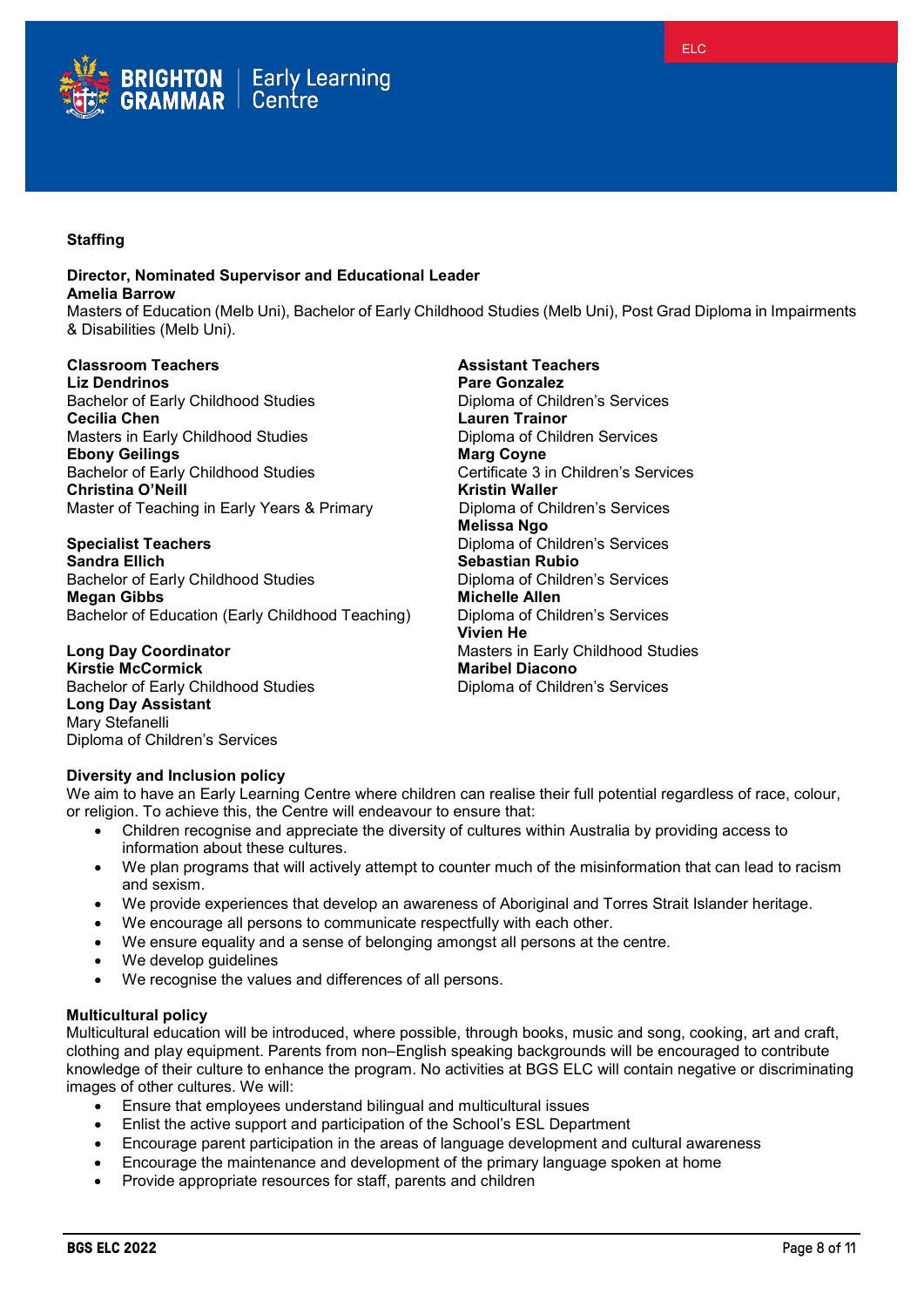

- Advocate on behalf of bilingual families
- Encourage parents to contribute knowledge of their own culture, either through discussions, resources or materials.
- Provide a variety of cultural choices of books, pictures, puzzles, stories, music, dancing, cooking experiences, singing, play equipment, posters.
- Celebrate festivals within the centre
- Encourage informal discussions occur with children about valuing and respecting differences in others.

## **Anti-bias and Non-sexist policy**

Programs will be developed by staff that allow for positive experiences for all children, ensuring programs are not based on sexual stereotypes. The promotion of the equality of both men and women in traditional and non traditional roles will take place. Children will be encouraged to express emotions and display affection. At BGS we will:

- Ensure that all children have equal opportunities to participate in all aspects of the program
- Encourage all children to actively participate in a wide range of learning experiences and activities that are physically challenging and that encourage nurturing and caring roles.
- Provide resources and materials (songs, books*,* posters, tapes, puzzles, etc.) that portray women, men, girls and boys in diverse roles.
- Provide resources for children to feel comfortable exploring their own interests whether it is to play in the home corner, dress up, construct with blocks or play with trains.
- Ensure that activities and tasks are not gender bias
- Ensure that language used does not reinforce sexist stereotypes.
- Challenge sexist ideas and comments when expressed.

## **Individual Needs**

Brighton Grammar School ELC believes that all children have the right to develop to their full potential. Children and their families who attend the centre are encouraged to accept differences, appreciate each other and adopt a positive attitude toward people with different abilities. Staff are to ensure that resources: i.e. books/posters/puzzles on display reflect people with different abilities.

## **Illness**

Where staff have a reasonable suspicion that a child is suffering from an illness or disease, BGS ELC reserves the right to require certification from a medical practitioner that a child is safe to attend the centre. In the case where a child has a condition or common infectious disease, as per the exclusion list from the Department of Education & Early Childhood Education, the child shall not be permitted to attend the centre.

Notwithstanding the above, children will not be allowed to attend the centre if, due to illness, they:

- are unable to cope in a group situation or the child care environment
- require an unmanageable level of staff time
- are, in the opinion of the First Aid Coordinator or Director, too unwell to attend the program

## **Management of illness**

To ensure the best possible management in case of illness and to minimise the risk of cross-infection, parents are asked to advise the staff if their child is unwell. If parents notice any of the following they should take their child to a medical practitioner, to be advised whether there is any risk of infecting others. If any of the following symptoms are noticed by staff at the centre, they will contact parents or nominated contacts to collect the child:

- Inflammation or sticky eyes i.e. conjunctivitis
- Persistent green /yellow nasal discharge
- Severe diarrhoea or vomiting
- Unusual skin rashes
- Fever at 37.5 degrees Celsius or above
- Persistent pain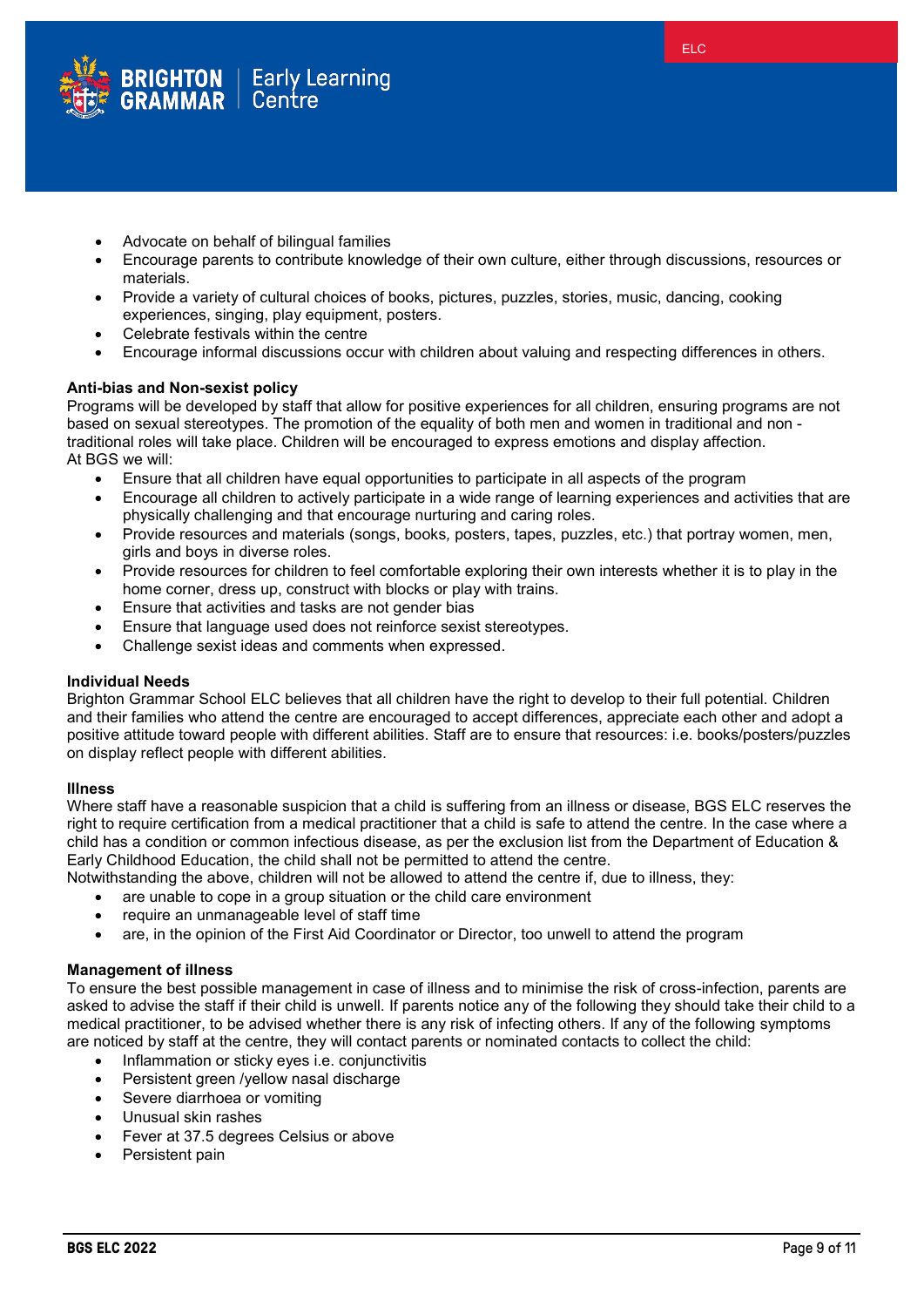

If a child has suffered from vomiting, diarrhoea or fever at home, he must not attend the centre until the symptoms have ceased for 24 hours and normal eating habits have resumed.

## **Accidents**

In the case of an accident, staff will complete the Accident/Injury form which a parent/ guardian will be asked to read and sign. In the case of an accident, where the parent/guardian cannot be contacted and medical attention is required, then an ambulance will be called at the parent's/guardian's expense. Parents/guardians will be notified as soon as possible and informed of all actions taken.

#### **Medication**

There is a Medication Register for children in each room. This is a legal document and parents and staff must ensure all information is accurate and signed. The Medication Register is used to record the medication needs of the child. The information, which must be recorded by the parent/guardian, must include:

- the name of the medication, when it should be administered and the amount to be administered
- the dosage and the time the medication was last administered
- the authorisation of the parent must also be recorded.

## **Infectious diseases**

In the case of your son contracting an infectious disease, parents must inform the ELC as soon as possible. The ELC staff will then inform all facility users that this disease is present at the centre and parents can then check their own child for symptoms. A child with an infectious disease may not attend until fully recovered and with medical clearance. A schedule of the recommended minimum periods of exclusion from the centre for cases and contact with infectious diseases as determined by the National Health and Medical Research Council is included at the end of this information.

# **Immunisation**

The centre must have current records of a child's immunisation details which is a requirement for enrolment.

#### **SunSmart practice**

From September through to the end of April, SPF30+, broad spectrum, water-resistant sunscreen will be provided for staff and children's use and applied on arrival. Staff will reapply sunscreen after lunch at approximately 12.30pm. If sunscreen has not been applied, the parent/carer must inform staff on arrival. Children will be encouraged to use available areas of shade for outdoor play activities.

### **Child protection**

Child abuse is an act that endangers a child's physical or emotional health or development. The abuse may occur as physical injury, sexual abuse, emotional abuse or neglect. Should a staff member have reason to suspect abuse of a child, they will work with the Director and the parent/guardian (if appropriate) to determine the validity of the concern. If the review of the situation identifies abuse is taking place, then the Director will refer the situation to the appropriate authorities. At all times, the situation will be treated confidentially.

#### **Excursions**

An excursion is defined as any activity in which children are taken out of the premises. Children learn from experience; therefore, excursions are seen as a valuable part of the program. Careful planning is needed to ensure the success of an excursion.

## **Child Records**

In accordance with the requirements of DEECD, the following records will be maintained confidentially for each child enrolled in the Centre:

- Completed Enrolment Forms.
- Details of the period during which the child is in care at the ELC.
- Developmental records with up-to-date information on the child.
- Individual programs with specific objectives set for the child.